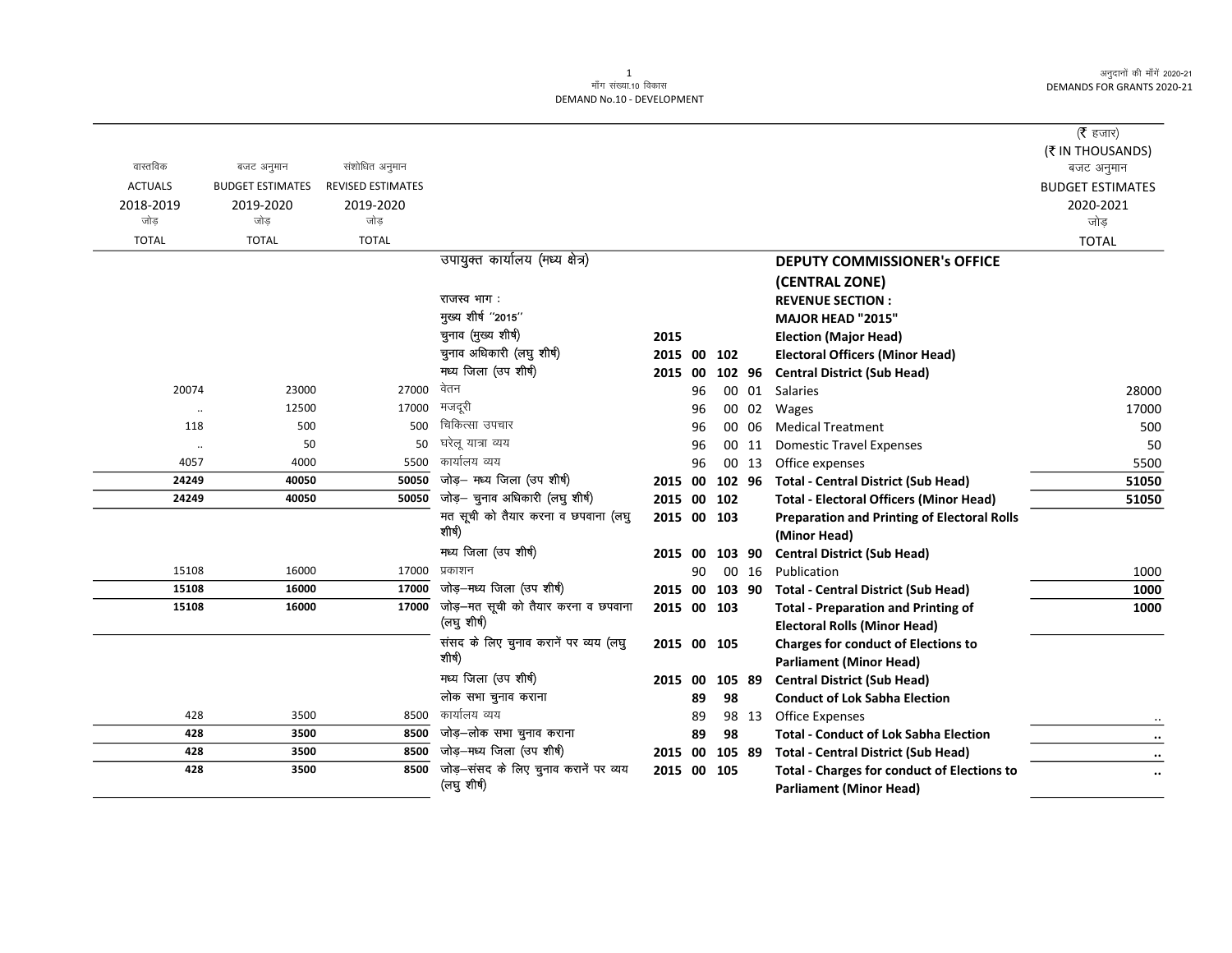$\overline{\phantom{0}}$ 

## 2<br>माँग संख्या.10 विकास DEMAND No.10 - DEVELOPMENT

|                              |                         |                          |                                            |             |    |        |       |                                                             | (रै हजार)<br>(₹ IN THOUSANDS) |
|------------------------------|-------------------------|--------------------------|--------------------------------------------|-------------|----|--------|-------|-------------------------------------------------------------|-------------------------------|
| वास्तविक                     | बजट अनुमान              | संशोधित अनुमान           |                                            |             |    |        |       |                                                             | बजट अनुमान                    |
| <b>ACTUALS</b>               | <b>BUDGET ESTIMATES</b> | <b>REVISED ESTIMATES</b> |                                            |             |    |        |       |                                                             | <b>BUDGET ESTIMATES</b>       |
| 2018-2019                    | 2019-2020               | 2019-2020                |                                            |             |    |        |       |                                                             | 2020-2021                     |
| जोड                          | जोड                     | जोड                      |                                            |             |    |        |       |                                                             | जोड़                          |
| <b>TOTAL</b>                 | <b>TOTAL</b>            | <b>TOTAL</b>             |                                            |             |    |        |       |                                                             | <b>TOTAL</b>                  |
|                              |                         |                          | राज्य/संघ क्षेत्र के विधान मंडलों के चुनाव | 2015 00 106 |    |        |       | <b>Charges for conduct of Elections to</b>                  |                               |
|                              |                         |                          | कराने पर प्रभार (लघु शीर्ष)                |             |    |        |       | <b>State/UT Legislature (Minor Head)</b>                    |                               |
|                              |                         |                          | मध्य जिला (उप शीर्ष)                       | 2015 00     |    | 106 97 |       | <b>Central District (Sub Head)</b>                          |                               |
|                              |                         |                          | चुनावों पर व्यय                            |             | 97 | 98     |       | <b>Expenses on Election</b>                                 |                               |
| 874                          | 60000                   | 60000                    | कार्यालय व्यय                              |             | 97 |        | 98 13 | <b>Office Expenses</b>                                      |                               |
| 874                          | 60000                   | 60000                    | जोड़-चुनावों पर व्यय                       |             | 97 | 98     |       | <b>Total - Expenses on Election</b>                         | $\ddot{\phantom{a}}$          |
| 874                          | 60000                   | 60000                    | जोड़-मध्य जिला (उप शीर्ष)                  | 2015 00     |    | 106 97 |       | <b>Total - Central District (Sub Head)</b>                  | $\ddot{\phantom{0}}$          |
| 874                          | 60000                   | 60000                    | जोड़-राज्य/संघ क्षेत्र के विधान मंडलों के  | 2015 00 106 |    |        |       | <b>Total - Charges for conduct of Elections to</b>          | $\ddot{\phantom{0}}$          |
|                              |                         |                          | चुनाव कराने पर प्रभार (लघु शीर्ष)          |             |    |        |       | <b>State/UT Legislature (Minor Head)</b>                    |                               |
|                              |                         |                          | मतदाताओं को पहचान पत्र जारी करना           | 2015 00 108 |    |        |       | Issue of Identity Cards to voters (Minor                    |                               |
|                              |                         |                          | (लघु शीर्ष)                                |             |    |        |       | Head)                                                       |                               |
|                              |                         |                          | मध्य जिला (उप शीर्ष)                       | 2015 00     |    | 108 98 |       | <b>Central District (Sub Head)</b>                          |                               |
| 12958                        | 2000                    | 4000                     | कार्यालय व्यय                              |             | 98 |        | 00 13 | <b>Office Expenses</b>                                      | 4000                          |
| $\ddot{\phantom{a}}$         | 500                     | 500                      | अन्य प्रभार                                |             | 98 |        | 00 50 | <b>Other Charges</b>                                        | 500                           |
| 12958                        | 2500                    | 4500                     | जोड़-मध्य जिला (उप शीर्ष)                  | 2015 00     |    | 108 98 |       | <b>Total - Central District (Sub Head)</b>                  | 4500                          |
| 12958                        | 2500                    | 4500                     | जोड़-मतदाताओं को पहचान पत्र जारी           | 2015 00 108 |    |        |       | Total - Issue of Identity Cards to voters                   | 4500                          |
|                              |                         |                          | करना (लघु शीर्ष)                           |             |    |        |       | (Minor Head)                                                |                               |
| 53617                        | 122050                  | 140050                   | जोड़-मुख्य शीर्ष "2015"                    | 2015        |    |        |       | TOTAL - MAJOR HEAD"2015"                                    | 56550                         |
|                              |                         |                          | मुख्य शीर्ष "2029"                         |             |    |        |       | <b>MAJOR HEAD "2029"</b>                                    |                               |
|                              |                         |                          | भूमि राजस्व (मुख्य शीर्ष)                  | 2029        |    |        |       | Land Revenue (Major Head)                                   |                               |
|                              |                         |                          | भूमि अभिलेख (लघु शीर्ष)                    | 2029        | 00 | 103    |       | <b>Land Records (Minor Head)</b>                            |                               |
|                              |                         |                          | मध्य क्षेत्र (उप शीर्ष)                    | 2029 00     |    | 103 97 |       | <b>Central Zone (Sub Head)</b>                              |                               |
| 1421                         | 1600                    | 100                      | वेतन<br>चिकित्सा उपचार                     |             | 97 |        | 00 01 | Salaries                                                    | 1600                          |
| $\ddot{\phantom{a}}$<br>1421 | 100                     | 100                      | जोड़-मध्य क्षेत्र (उप शीर्ष)               |             | 97 |        | 00 06 | <b>Medical Treatment</b>                                    | 100                           |
|                              | 1700                    | 200                      | जोड़-भूमि अभिलेख (लघु शीर्ष)               | 2029 00     |    | 103 97 |       | <b>Total - Central Zone (Sub Head)</b>                      | 1700                          |
| 1421<br>1421                 | 1700<br>1700            | 200<br>200               | जोड़-मुख्य शीर्ष "2029"                    | 2029 00 103 |    |        |       | <b>Total - Land Records (Minor Head)</b>                    | 1700                          |
|                              |                         |                          | मुख्य शीर्ष "2053"                         | 2029        |    |        |       | <b>TOTAL - MAJOR HEAD"2029"</b><br><b>MAJOR HEAD "2053"</b> | 1700                          |
|                              |                         |                          | जिला प्रशासन (मुख्य शीर्ष)                 |             |    |        |       |                                                             |                               |
|                              |                         |                          |                                            | 2053        |    |        |       | <b>District Administration (Major Head)</b>                 |                               |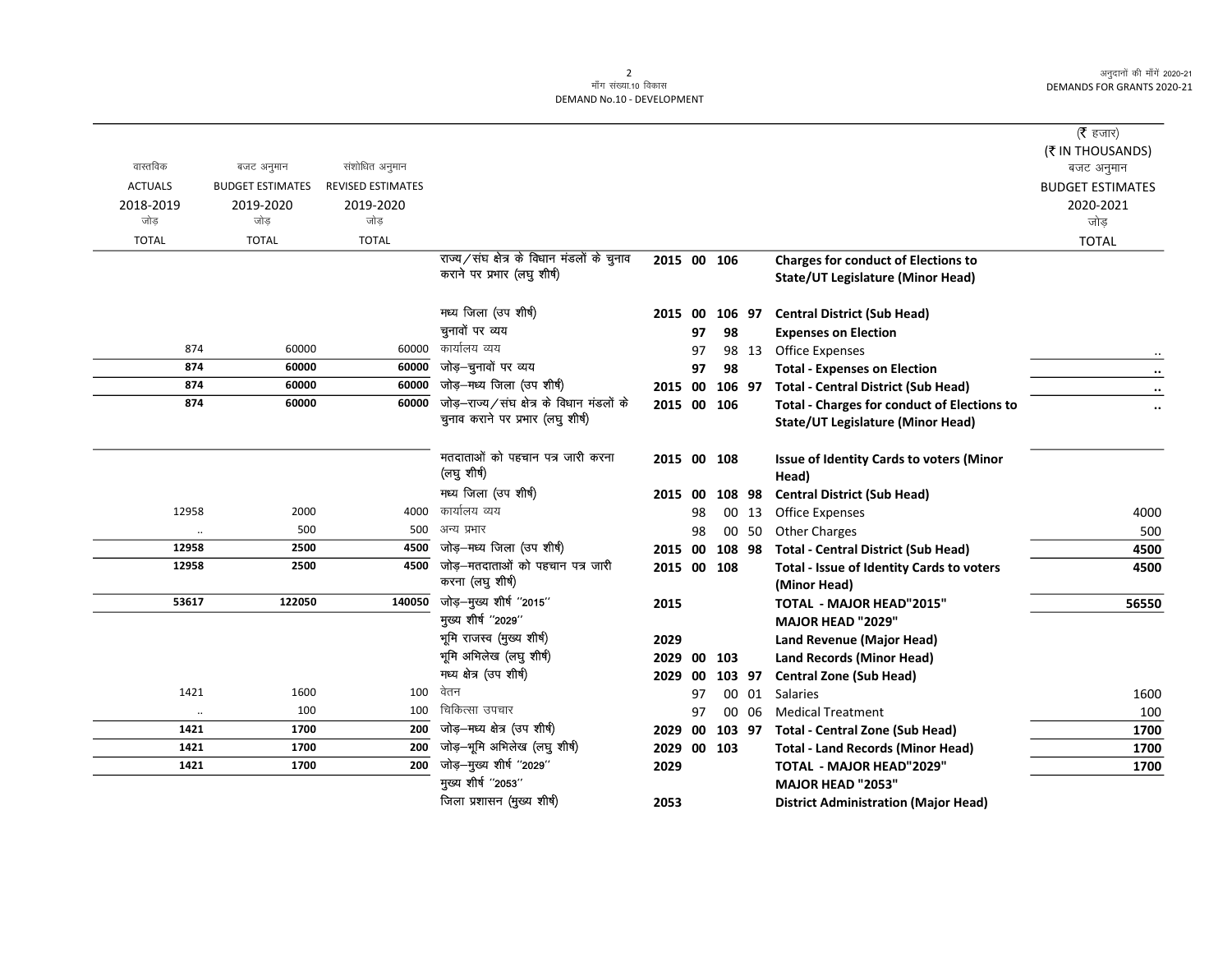## 3<br>माँग संख्या.10 विकास DEMAND No.10 - DEVELOPMENT

|                | बजट अनुमान              |                   |                                       |         |             |    |        |       |                                                  |              | ( $\bar{\tau}$ हजार)    |
|----------------|-------------------------|-------------------|---------------------------------------|---------|-------------|----|--------|-------|--------------------------------------------------|--------------|-------------------------|
|                |                         |                   |                                       |         |             |    |        |       |                                                  |              |                         |
|                |                         |                   |                                       |         |             |    |        |       |                                                  |              | (₹ IN THOUSANDS)        |
| वास्तविक       |                         | संशोधित अनुमान    |                                       |         |             |    |        |       |                                                  |              | बजट अनुमान              |
| <b>ACTUALS</b> | <b>BUDGET ESTIMATES</b> | REVISED ESTIMATES |                                       |         |             |    |        |       |                                                  |              | <b>BUDGET ESTIMATES</b> |
| 2018-2019      | 2019-2020               | 2019-2020         |                                       |         |             |    |        |       |                                                  |              | 2020-2021               |
| जोड़           | जोड़                    | जोड़              |                                       |         |             |    |        |       |                                                  |              | जोड़                    |
| <b>TOTAL</b>   | <b>TOTAL</b>            | <b>TOTAL</b>      |                                       |         |             |    |        |       |                                                  |              | <b>TOTAL</b>            |
|                |                         |                   | जिला स्थापना (लघु शीर्ष)              |         | 2053 00     |    | 093    |       | <b>District Estt. (Minor Head)</b>               |              |                         |
|                |                         |                   | मध्य क्षेत्र (उप शीर्ष)               |         | 2053        | 00 | 093 94 |       | <b>Central Zone (Sub Head)</b>                   |              |                         |
| 30476          | 35000                   | 35000             | वेतन                                  |         |             | 94 |        |       | 00 01 Salaries                                   |              | 35000                   |
| 6277           | 13000                   | 13000             | मजदूरी                                |         |             | 94 |        | 00 02 | <b>Wages</b>                                     |              | 43000                   |
| 1134           | 1700                    | 1700              | चिकित्सा उपचार                        |         |             | 94 |        | 00 06 | <b>Medical Treatment</b>                         |              | 1700                    |
| 197            | 200                     | 500               | घरेलू यात्रा व्यय                     |         |             | 94 |        | 00 11 | <b>Domestic Travel Expenses</b>                  |              | 200                     |
|                |                         |                   | कार्यालय व्यय                         |         |             | 94 |        |       | 00 13 Office Expenses                            |              |                         |
| 27396          | 33000                   | 24000             |                                       | स्वीकृत |             |    |        |       |                                                  | Voted        | 23000                   |
| $\ldots$       | 600                     |                   |                                       | भारित   |             |    |        |       |                                                  | Charged      | $\cdots$                |
| 65480          | 83500                   | 74200             | जोड़-मध्य क्षेत्र (उप शीर्ष)          |         |             |    |        |       | 2053 00 093 94 Total - Central Zone (Sub Head)   |              | 102900                  |
| 65480          | 82900                   | 74200             |                                       | स्वीकृत |             |    |        |       |                                                  | <b>Voted</b> | 102900                  |
| $\ddotsc$      | 600                     | $\cdot\cdot$      |                                       | भारित   |             |    |        |       |                                                  | Charged      | $\cdot\cdot$            |
| 65480          | 83500                   | 74200             | जोड़-जिला स्थापना (लघु शीर्ष)         |         | 2053 00 093 |    |        |       | <b>Total - District Estt. (Minor Head)</b>       |              | 102900                  |
| 65480          | 82900                   | 74200             |                                       | स्वीकृत |             |    |        |       |                                                  | Voted        | 102900                  |
| $\ldots$       | 600                     | $\cdot$           |                                       | भारित   |             |    |        |       |                                                  | Charged      | $\ddotsc$               |
|                |                         |                   | अन्य स्थापना (लघु शीर्ष)              |         | 2053        | 00 | 094    |       | <b>Other Estt. (Minor Head)</b>                  |              |                         |
|                |                         |                   | उप मण्डलीय स्थापना (उप शीर्ष)         |         | 2053        | 00 | 094 99 |       | Sub-Divisional Estt. (Sub Head)                  |              |                         |
|                |                         |                   | गध्य क्षेत्र                          |         |             | 99 | 98     |       | <b>Central Zone</b>                              |              |                         |
| 4834           | 5500                    | 5500              | वेतन                                  |         |             | 99 |        | 98 01 | Salaries                                         |              | 5500                    |
| $\cdot$ .      | 150                     | 150               | चिकित्सा उपचार                        |         |             | 99 |        | 98 06 | <b>Medical Treatment</b>                         |              | 150                     |
| 4834           | 5650                    | 5650              | जोड–मध्य क्षेत्र                      |         |             | 99 | 98     |       | <b>Total - Central Zone</b>                      |              | 5650                    |
| 4834           | 5650                    | 5650              | जोड़-उप मण्डलीय स्थापना (उप शीर्ष)    |         | 2053        | 00 | 094 99 |       | Total - Sub-Divisional Estt. (Sub Head)          |              | 5650                    |
|                |                         |                   |                                       |         |             |    |        |       |                                                  |              |                         |
|                |                         |                   | भूमि अधिग्रहण स्थापना (उप शीर्ष)      |         | 2053        | 00 | 094 93 |       | Land Acquisition Estt. (Sub Head)                |              |                         |
|                |                         |                   | गध्य क्षेत्र                          |         |             | 93 | 98     |       | <b>Central Zone</b>                              |              |                         |
| 5491           | 10000                   | 10000             | वेतन                                  |         |             | 93 |        | 98 01 | Salaries                                         |              | 10000                   |
| $\ddotsc$      | 200                     | 200               | चिकित्सा उपचार                        |         |             | 93 |        | 98 06 | <b>Medical Treatment</b>                         |              | 200                     |
| 665            | 2000                    | 2000              | व्यावसायिक सेवायें                    |         |             | 93 |        | 98 28 | <b>Professional Services</b>                     |              | 2000                    |
| 6156           | 12200                   | 12200             | जोड़–मध्य क्षेत्र                     |         |             | 93 | 98     |       | <b>Total - Central Zone</b>                      |              | 12200                   |
| 6156           | 12200                   | 12200             | जोड़-भूमि अधिग्रहण स्थापना (उप शीर्ष) |         | 2053 00     |    | 094 93 |       | <b>Total - Land Acquisition Estt. (Sub Head)</b> |              | 12200                   |